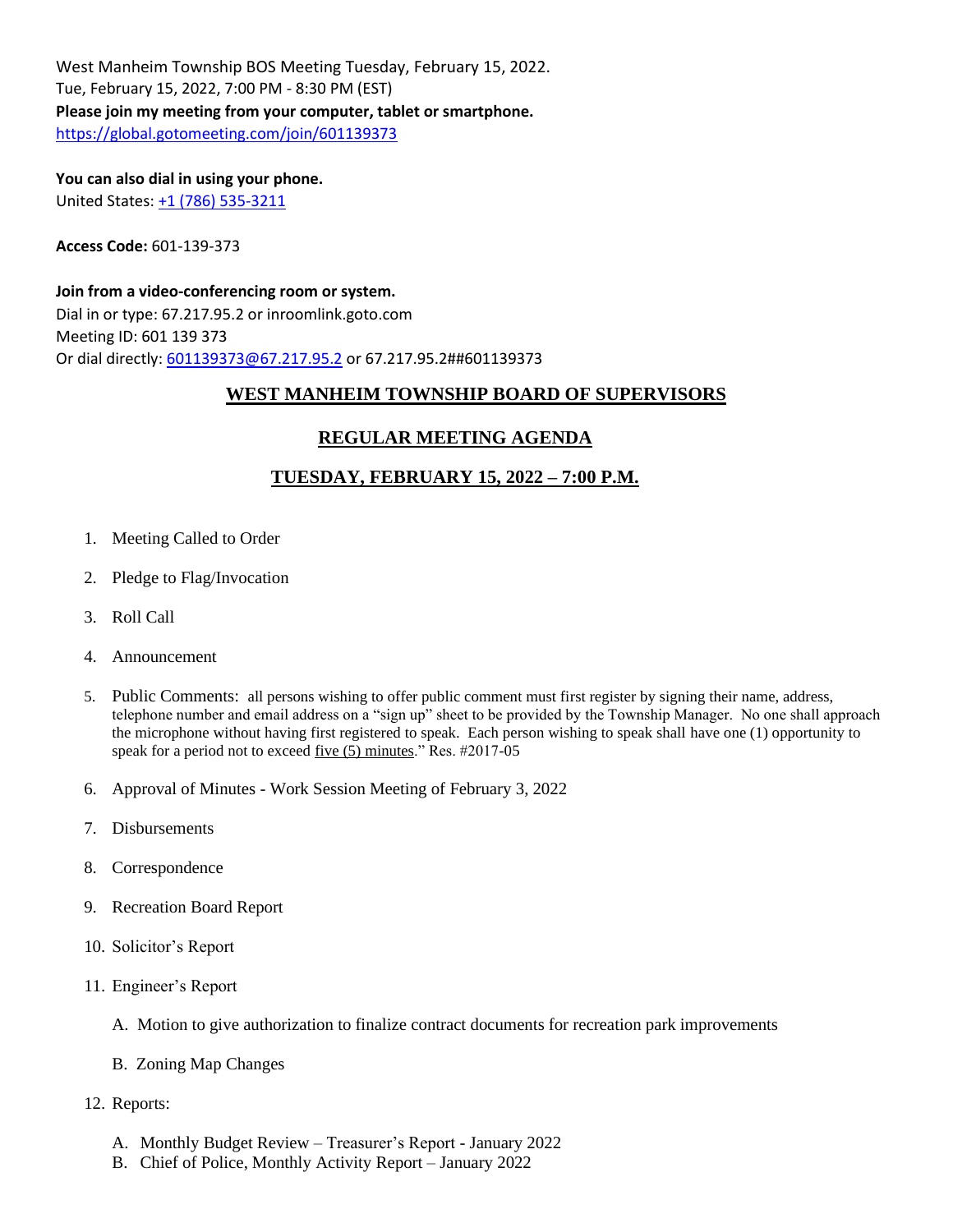- C. Public Works Report January 2022
- D. Pleasant Hill Volunteer Fire Co.-EMS Reports January 2022
- E. Code Enforcement Officer Report January 2022
- F. SEO Report January 2022
- 13. Manager Report
- 14. Old Business
- 15. New Business

A. Motion to grant the request by the West Manheim Lions Club & Pleasant Hill Vol. Fire Company to hold the Annual "2022 Wine Tasting on the Hill" on Saturday, September 24<sup>th</sup> from 12 noon till 6 p.m. and Sunday, Sunday  $25<sup>th</sup> 12$  noon till 5 p.m.

B. Motion to approve the purchase of two salt brine containers with associated parts and equipment for the Public Works department.

C. Motion to accept the resignation of the Township Manager/Zoning Officer with an effective date of March 18, 2022.

D. Motion to approve the advertising of the vacant Township Manager/Zoning Officer position for the purpose of hiring a qualified candidate.

E. Discussion on the plan for a new public works building, salt shed, and police parking garage.

#### F. **Awarding of the Joint Bids for Commonly Used Supplies and Services from 4/1/22 to 3/31/23**

#### 1. Pre-mixed Bituminous Concrete

a. Motion to accept the bid and award the contract to York Building Products for Pre-mixed Bituminous Concrete

#### **FOB Plant**

- 1. Pre-mixed Bituminous Stock Pile Material \$108.00 per ton.
- 2. 9.5 mm Superpave Surface Course \$67.05 per ton.
- 3. 19 mm Superpave Surface Course \$60.25 per ton.

#### **FOB Job**

- 1. 9.5 mm Superpave Surface Course \$73.45 per ton.
- 2. 19 mm Superpave Surface Course \$66.65 per ton
- 2. Crushed Stone Purchase Product Penn DOT Number Or (AASHTO Number):

a. Motion to accept the bid and award the contract for Crushed Stone to Vulcan Construction Materials LP for:

## **FOB Plant:**

1. PA 2A Stone at a price of \$9.55 per ton.

- 2. Sand and Crushed Stone Anti-skid Type 2 at a price of \$14.30 per ton.
- 3. 1B Stone (AASHTO #8) & HE6 Stone (AASHTO #9) at a price of \$18.00 per ton.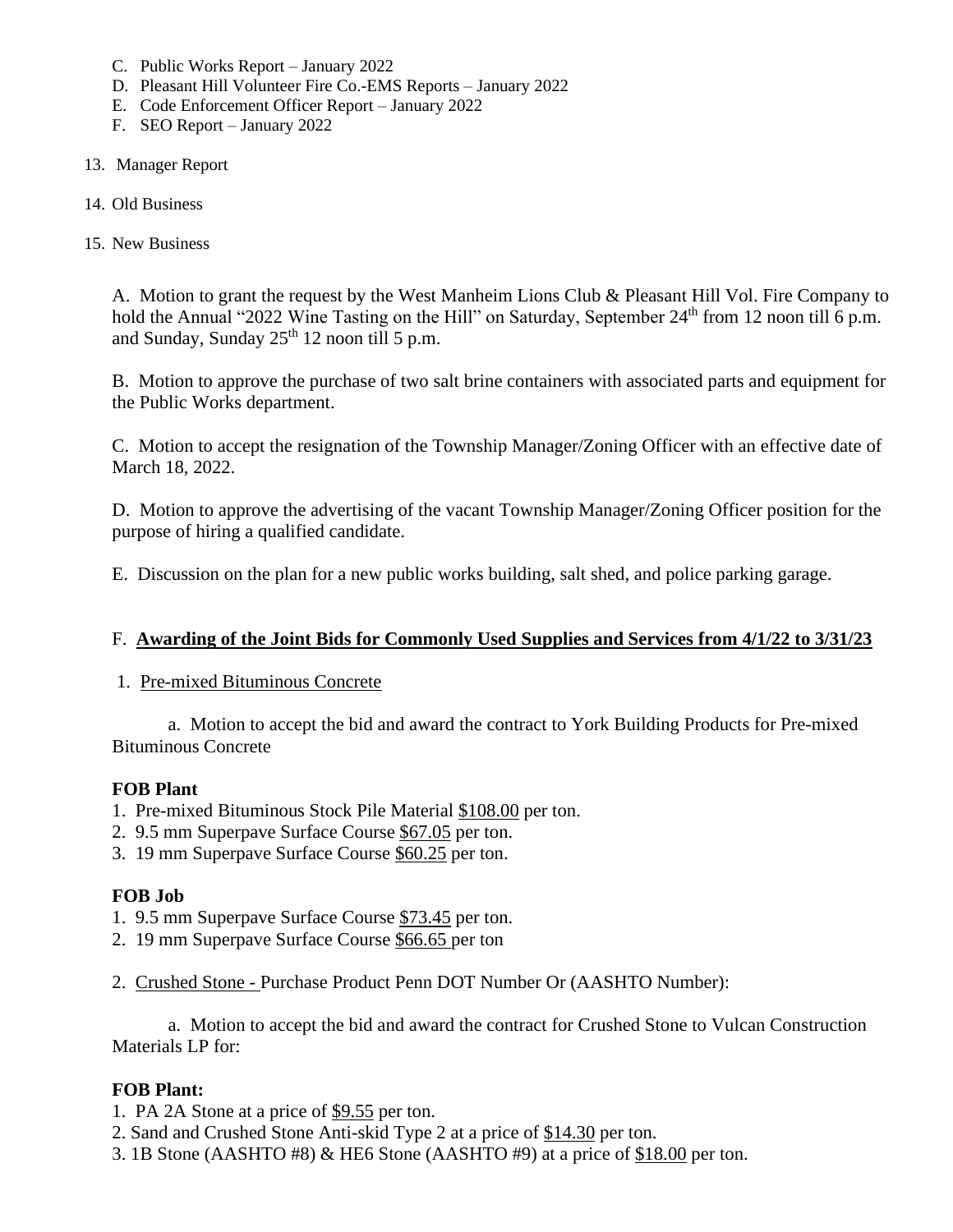4. 2B Stone (AASHTO #57) at a price of \$14.00 per ton.

5. All other stone including 4-inch Ballast (AASHTO #1) – (AASHTO #3), at a price of \$14.00 per ton. 6. Rip-Rap at a price of \$18.75 per ton.

7. FOB Job: Stone Delivery Prices per ton delivery only in full truck load quantities to job locations at time of delivery in: WEST MANHEIM TOWNSHIP: \$4.20

3. Petroleum Products

a. Motion to accept the bid and award for the contract for Petroleum Products to the following at the bid prices as quoted:

1. To PPC Lubricants Inc. for #15-40 motor oil in 55-gallon drums for a price of \$10.83 per gallon.

2. To PPC Lubricants Inc. for #10-20 hydraulic oil/low foaming action in 55-gallon drums for a price of \$9.11 per gallon.

3. To Mid-Atlantic Cooperative Solutions d/ba Aero Energy for diesel oil #2 for a price of \$3.1445 per gallon.

4. Traffic Line Painting

a. Motion to accept the bid and award for Traffic Line Painting to the following at the bid prices quoted as follows:

1. To Alpha Space Control Co., Inc. for Center Line Painting: Two (2) four-inch yellow lines at a price of \$0.0719 per lf.

2. To Alpha Space Control Co., Inc. for Edge Line Painting: One (1) four-inch white line (solid or dashed) at a price of \$0.1435 per lf.

5. Water Borne Traffic Paint

a. Motion to accept the bid and award for Water Borne Traffic Paint to the following at the bid prices quoted as follows:

1. To Ennis Flint, Inc. for white paint in 5 gallon pails at a price of \$15.00 per gallon.

2. To Ennis Flint, Inc. for yellow paint in 5 gallon pails at a price of \$15.50 per gallon.

6. Snow and Ice Rock Salt

a. Motion to accept the bid and award for the contract for SNOW & ICE ROCK SALT to Morton Salt, Inc. at the following bid prices as quoted:

Morton Salt, Inc. for Bulk Snow and Ice Rock Salt for a price of:

- \$81.70 per ton if delivered before July 1, 2022
- and for a price of \$81.70 if delivered before October 1, 2022
- And for a price of \$81.70 if delivered after October 1, 2022

16. Subdivision Plans